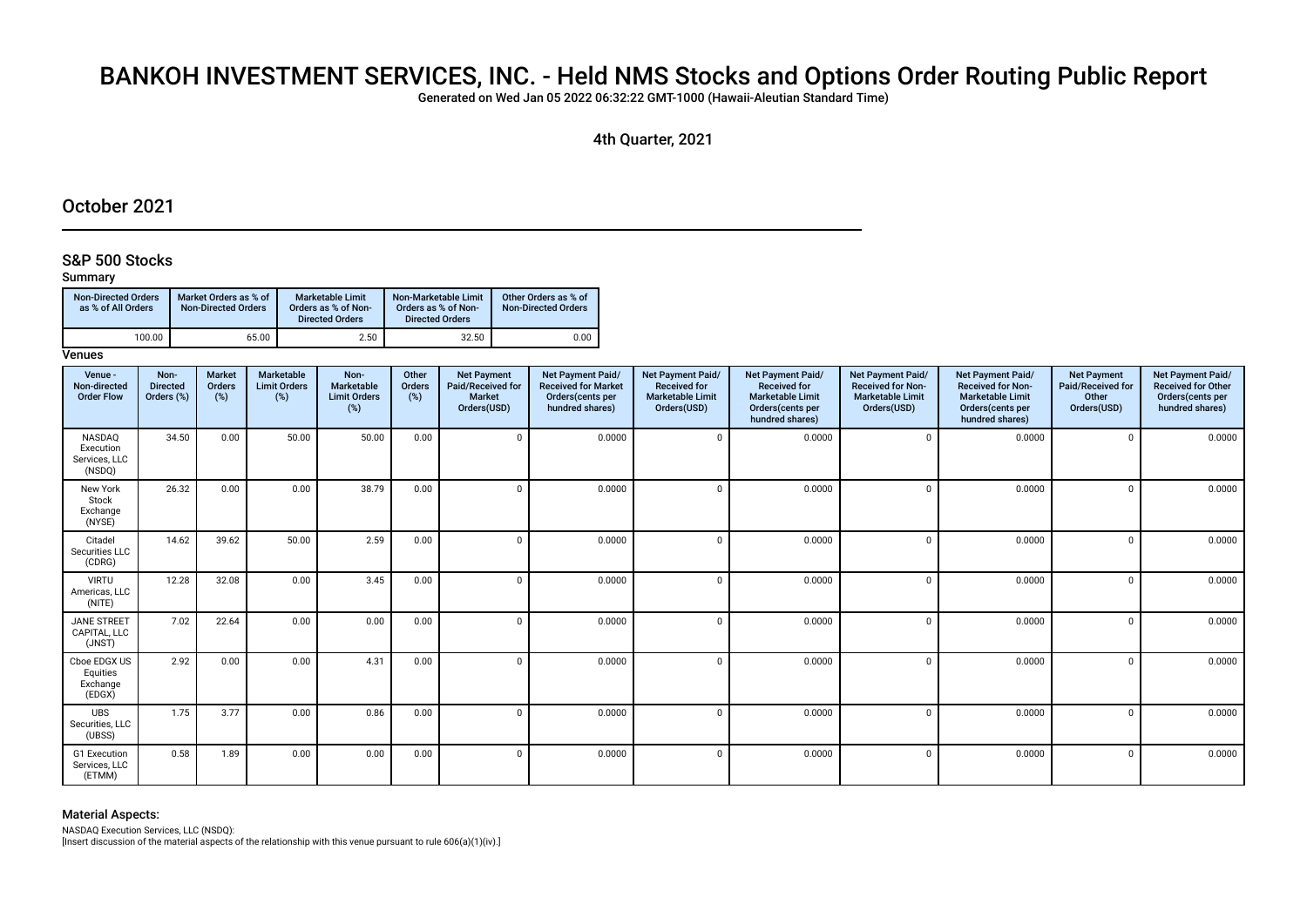New York Stock Exchange (NYSE): [Insert discussion of the material aspects of the relationship with this venue pursuant to rule 606(a)(1)(iv).]

Citadel Securities LLC (CDRG): [Insert discussion of the material aspects of the relationship with this venue pursuant to rule 606(a)(1)(iv).]

VIRTU Americas, LLC (NITE): [Insert discussion of the material aspects of the relationship with this venue pursuant to rule 606(a)(1)(iv).]

JANE STREET CAPITAL, LLC (JNST): [Insert discussion of the material aspects of the relationship with this venue pursuant to rule 606(a)(1)(iv).]

Cboe EDGX US Equities Exchange (EDGX): [Insert discussion of the material aspects of the relationship with this venue pursuant to rule 606(a)(1)(iv).]

UBS Securities, LLC (UBSS): [Insert discussion of the material aspects of the relationship with this venue pursuant to rule 606(a)(1)(iv).]

G1 Execution Services, LLC (ETMM): [Insert discussion of the material aspects of the relationship with this venue pursuant to rule 606(a)(1)(iv).]

\_ \_ \_ \_ \_ \_ \_ \_ \_ \_ \_ \_ \_ \_ \_  $\overline{\phantom{0}}$  $-$ 

# October 2021

#### Non-S&P 500 Stocks

#### Summary

| Non-Directed Orders<br>as % of All Orders | Market Orders as % of<br><b>Non-Directed Orders</b> | <b>Marketable Limit</b><br>Orders as % of Non-<br><b>Directed Orders</b> | Non-Marketable Limit<br>Orders as % of Non-<br><b>Directed Orders</b> | Other Orders as % of<br><b>Non-Directed Orders</b> |
|-------------------------------------------|-----------------------------------------------------|--------------------------------------------------------------------------|-----------------------------------------------------------------------|----------------------------------------------------|
| 100.00                                    | 71.68                                               | 0.58                                                                     | 26.59                                                                 | 1.16                                               |

| Venue -<br>Non-directed<br><b>Order Flow</b>   | Non-<br><b>Directed</b><br>Orders (%) | Market<br>Orders<br>(%) | Marketable<br><b>Limit Orders</b><br>(%) | Non-<br>Marketable<br><b>Limit Orders</b><br>(%) | Other<br>Orders<br>(%) | <b>Net Payment</b><br>Paid/Received for<br><b>Market</b><br>Orders(USD) | Net Payment Paid/<br><b>Received for Market</b><br>Orders (cents per<br>hundred shares) | Net Payment Paid/<br><b>Received for</b><br><b>Marketable Limit</b><br>Orders(USD) | Net Payment Paid/<br><b>Received for</b><br><b>Marketable Limit</b><br>Orders(cents per<br>hundred shares) | Net Payment Paid/<br><b>Received for Non-</b><br><b>Marketable Limit</b><br>Orders(USD) | Net Payment Paid/<br><b>Received for Non-</b><br><b>Marketable Limit</b><br>Orders (cents per<br>hundred shares) | <b>Net Payment</b><br>Paid/Received for<br>Other<br>Orders(USD) | Net Payment Paid/<br><b>Received for Other</b><br>Orders(cents per<br>hundred shares) |
|------------------------------------------------|---------------------------------------|-------------------------|------------------------------------------|--------------------------------------------------|------------------------|-------------------------------------------------------------------------|-----------------------------------------------------------------------------------------|------------------------------------------------------------------------------------|------------------------------------------------------------------------------------------------------------|-----------------------------------------------------------------------------------------|------------------------------------------------------------------------------------------------------------------|-----------------------------------------------------------------|---------------------------------------------------------------------------------------|
| Citadel<br>Securities LLC<br>(CDRG)            | 26.44                                 | 47.58                   | 0.00                                     | 10.84                                            | 50.00                  |                                                                         | 0.0000                                                                                  |                                                                                    | 0.0000                                                                                                     |                                                                                         | 0.0000                                                                                                           |                                                                 | 0.0000                                                                                |
| New York<br>Stock<br>Exchange<br>(NYSE)        | 23.73                                 | 0.00                    | 0.00                                     | 42.17                                            | 0.00                   |                                                                         | 0.0000                                                                                  |                                                                                    | 0.0000                                                                                                     |                                                                                         | 0.0000                                                                                                           |                                                                 | 0.0000                                                                                |
| NASDAQ<br>Execution<br>Services, LLC<br>(NSDQ) | 19.32                                 | 0.00                    | 66.67                                    | 33.13                                            | 0.00                   |                                                                         | 0.0000                                                                                  |                                                                                    | 0.0000                                                                                                     |                                                                                         | 0.0000                                                                                                           |                                                                 | 0.0000                                                                                |
| <b>VIRTU</b><br>Americas, LLC<br>(NITE)        | 14.24                                 | 31.45                   | 33.33                                    | 0.60                                             | 50.00                  |                                                                         | 0.0000                                                                                  |                                                                                    | 0.0000                                                                                                     |                                                                                         | 0.0000                                                                                                           |                                                                 | 0.0000                                                                                |
| JANE STREET<br>CAPITAL, LLC<br>(JNST)          | 7.12                                  | 15.32                   | 0.00                                     | 1.20                                             | 0.00                   |                                                                         | 0.0000                                                                                  |                                                                                    | 0.0000                                                                                                     |                                                                                         | 0.0000                                                                                                           |                                                                 | 0.0000                                                                                |
| Cboe EDGX US<br>Equities<br>Exchange<br>(EDGX) | 6.44                                  | 0.00                    | 0.00                                     | 11.45                                            | 0.00                   |                                                                         | 0.0000                                                                                  |                                                                                    | 0.0000                                                                                                     |                                                                                         | 0.0000                                                                                                           |                                                                 | 0.0000                                                                                |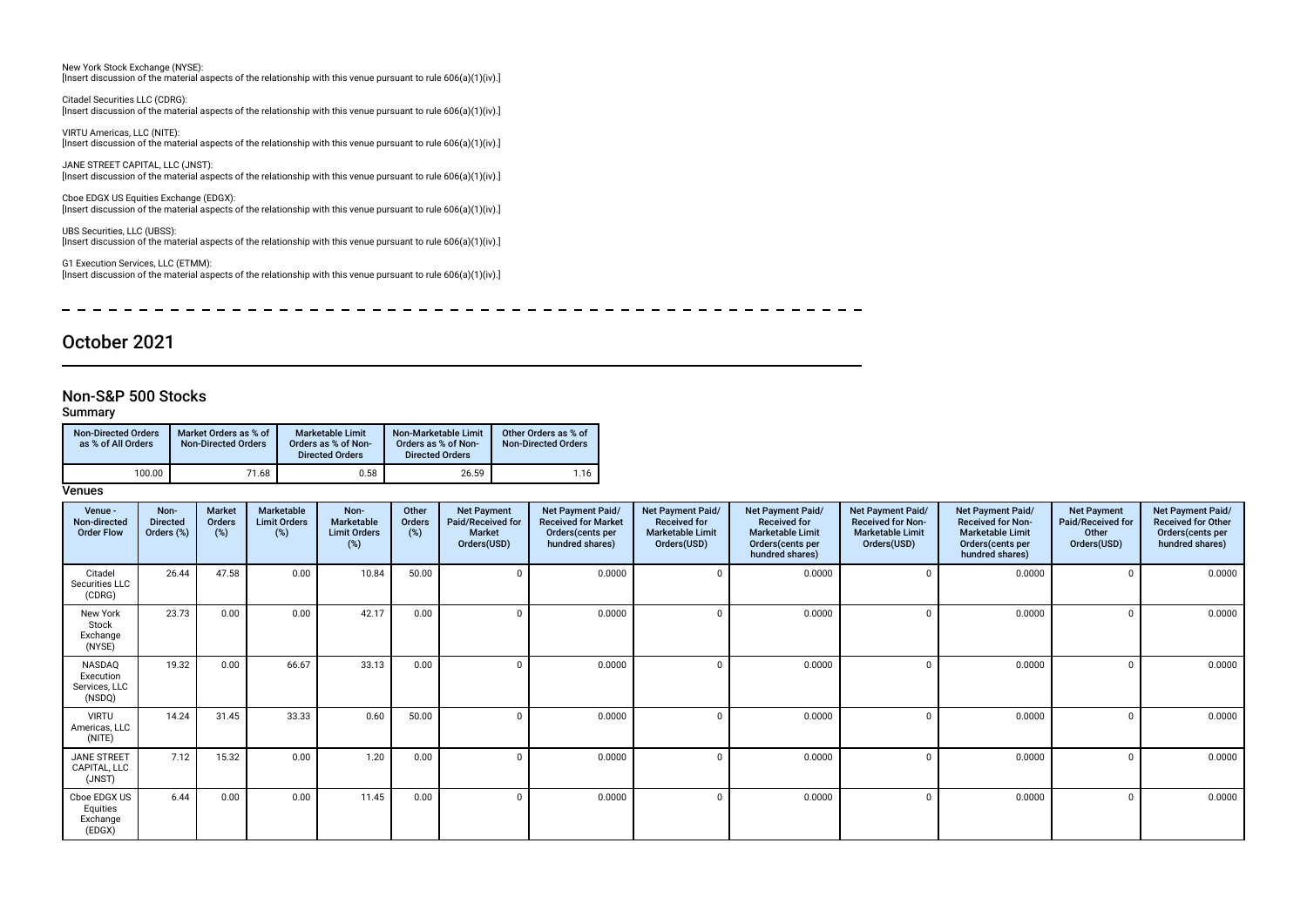| Venue -<br>Non-directed<br><b>Order Flow</b>    | Non-<br><b>Directed</b><br>Orders (%) | Market<br>Orders<br>$(\%)$ | Marketable<br><b>Limit Orders</b><br>(%) | Non-<br>Marketable<br><b>Limit Orders</b><br>(%) | Other<br>Orders<br>(%) | <b>Net Payment</b><br>Paid/Received for<br><b>Market</b><br>Orders(USD) | Net Payment Paid/<br><b>Received for Market</b><br>Orders(cents per<br>hundred shares) | Net Payment Paid/<br><b>Received for</b><br><b>Marketable Limit</b><br>Orders(USD) | Net Payment Paid/<br><b>Received for</b><br><b>Marketable Limit</b><br>Orders(cents per<br>hundred shares) | Net Payment Paid/<br><b>Received for Non-</b><br><b>Marketable Limit</b><br>Orders(USD) | Net Payment Paid/<br><b>Received for Non-</b><br><b>Marketable Limit</b><br>Orders (cents per<br>hundred shares) | <b>Net Payment</b><br>Paid/Received for<br>Other<br>Orders(USD) | Net Payment Paid/<br><b>Received for Other</b><br>Orders(cents per<br>hundred shares) |
|-------------------------------------------------|---------------------------------------|----------------------------|------------------------------------------|--------------------------------------------------|------------------------|-------------------------------------------------------------------------|----------------------------------------------------------------------------------------|------------------------------------------------------------------------------------|------------------------------------------------------------------------------------------------------------|-----------------------------------------------------------------------------------------|------------------------------------------------------------------------------------------------------------------|-----------------------------------------------------------------|---------------------------------------------------------------------------------------|
| G1 Execution<br>Services, LLC<br>(ETMM)         | 1.36                                  | 3.23                       | 0.00                                     | 0.00                                             | 0.00                   |                                                                         | 0.0000                                                                                 |                                                                                    | 0.0000                                                                                                     |                                                                                         | 0.0000                                                                                                           |                                                                 | 0.0000                                                                                |
| <b>UBS</b><br>Securities, LLC<br>(UBSS)         | 0.68                                  | 1.61                       | 0.00                                     | 0.00                                             | 0.00                   |                                                                         | 0.0000                                                                                 |                                                                                    | 0.0000                                                                                                     |                                                                                         | 0.0000                                                                                                           |                                                                 | 0.0000                                                                                |
| Cboe BZX U.S.<br>Equities<br>Exchange<br>(BATS) | 0.34                                  | 0.00                       | 0.00                                     | 0.60                                             | 0.00                   |                                                                         | 0.0000                                                                                 |                                                                                    | 0.0000                                                                                                     |                                                                                         | 0.0000                                                                                                           |                                                                 | 0.0000                                                                                |
| Two Sigma<br>Securities, LLC<br>(SOHO)          | 0.34                                  | 0.81                       | 0.00                                     | 0.00                                             | 0.00                   |                                                                         | 0.0000                                                                                 |                                                                                    | 0.0000                                                                                                     |                                                                                         | 0.0000                                                                                                           |                                                                 | 0.0000                                                                                |

Citadel Securities LLC (CDRG):

[Insert discussion of the material aspects of the relationship with this venue pursuant to rule 606(a)(1)(iv).]

New York Stock Exchange (NYSE): [Insert discussion of the material aspects of the relationship with this venue pursuant to rule 606(a)(1)(iv).]

NASDAQ Execution Services, LLC (NSDQ): [Insert discussion of the material aspects of the relationship with this venue pursuant to rule 606(a)(1)(iv).]

VIRTU Americas, LLC (NITE): [Insert discussion of the material aspects of the relationship with this venue pursuant to rule 606(a)(1)(iv).]

JANE STREET CAPITAL, LLC (JNST): [Insert discussion of the material aspects of the relationship with this venue pursuant to rule 606(a)(1)(iv).]

Cboe EDGX US Equities Exchange (EDGX): [Insert discussion of the material aspects of the relationship with this venue pursuant to rule 606(a)(1)(iv).]

G1 Execution Services, LLC (ETMM): [Insert discussion of the material aspects of the relationship with this venue pursuant to rule  $606(a)(1)(iv)$ .]

UBS Securities, LLC (UBSS): [Insert discussion of the material aspects of the relationship with this venue pursuant to rule 606(a)(1)(iv).]

Cboe BZX U.S. Equities Exchange (BATS): [Insert discussion of the material aspects of the relationship with this venue pursuant to rule 606(a)(1)(iv).]

Two Sigma Securities, LLC (SOHO): [Insert discussion of the material aspects of the relationship with this venue pursuant to rule 606(a)(1)(iv).]

October 2021

### **Options**

Summary

| <b>Non-Directed Orders</b><br>as % of All Orders | Market Orders as % of<br><b>Non-Directed Orders</b> | Marketable Limit<br>Orders as % of Non-<br><b>Directed Orders</b> | Non-Marketable Limit<br>Orders as % of Non-<br><b>Directed Orders</b> | Other Orders as % of<br><b>Non-Directed Orders</b> |
|--------------------------------------------------|-----------------------------------------------------|-------------------------------------------------------------------|-----------------------------------------------------------------------|----------------------------------------------------|
| 0.00                                             | 0.00                                                | 0.00                                                              | 0.00                                                                  | 0.00                                               |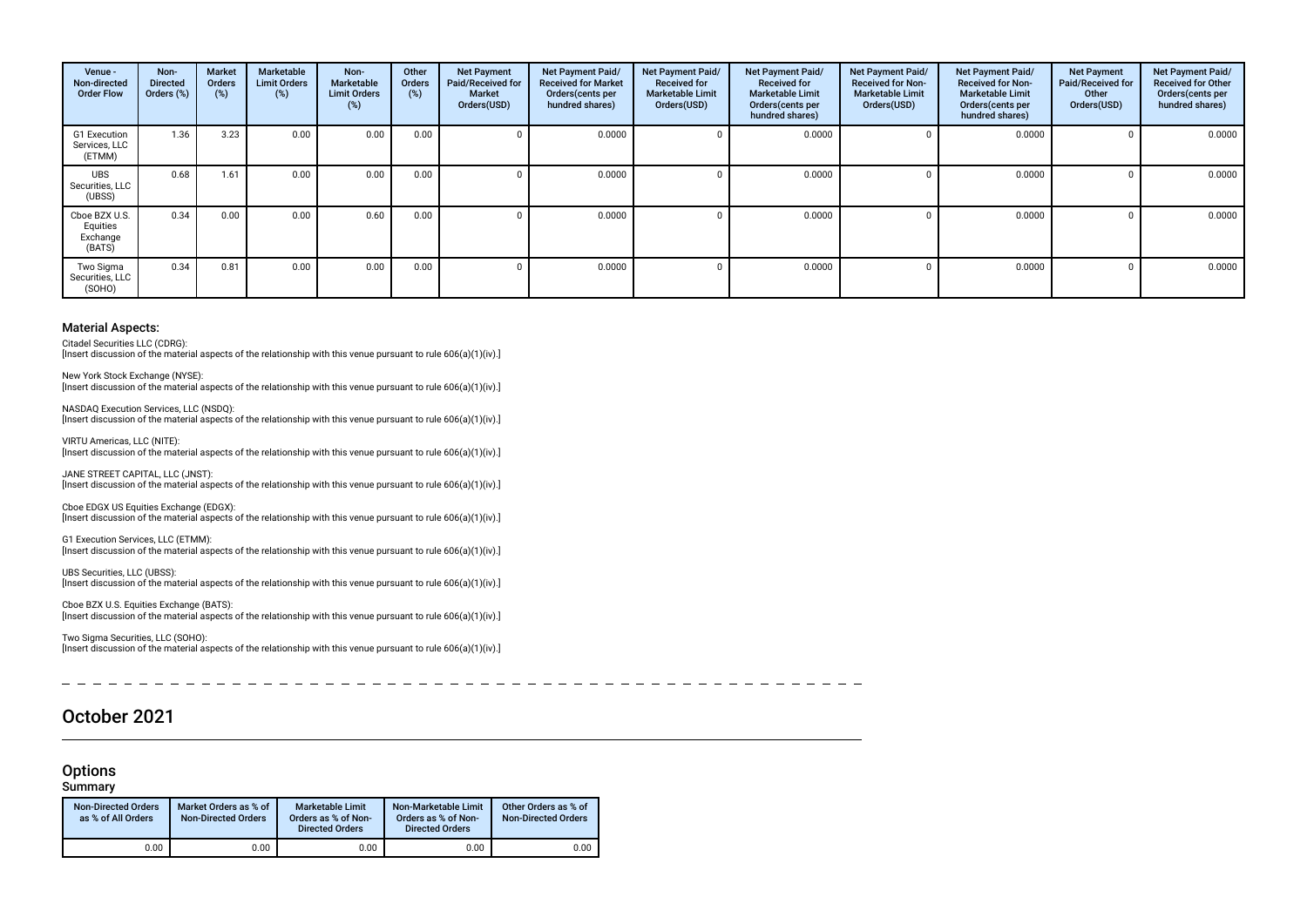#### Venues

### Material Aspects:

# November 2021

## S&P 500 Stocks

### Summary

| <b>Non-Directed Orders</b><br>as % of All Orders | Market Orders as % of<br><b>Non-Directed Orders</b> | <b>Marketable Limit</b><br>Orders as % of Non-<br><b>Directed Orders</b> | Non-Marketable Limit<br>Orders as % of Non-<br><b>Directed Orders</b> | Other Orders as % of<br><b>Non-Directed Orders</b> |
|--------------------------------------------------|-----------------------------------------------------|--------------------------------------------------------------------------|-----------------------------------------------------------------------|----------------------------------------------------|
| 100.00                                           | 61.84                                               | 1.32                                                                     | 36.84                                                                 | 0.00                                               |

| Venue -<br>Non-directed<br><b>Order Flow</b>   | Non-<br><b>Directed</b><br>Orders (%) | <b>Market</b><br>Orders<br>(%) | Marketable<br><b>Limit Orders</b><br>(%) | Non-<br>Marketable<br><b>Limit Orders</b><br>$(\%)$ | Other<br>Orders<br>(%) | <b>Net Payment</b><br>Paid/Received for<br><b>Market</b><br>Orders(USD) | Net Payment Paid/<br><b>Received for Market</b><br>Orders(cents per<br>hundred shares) | Net Payment Paid/<br><b>Received for</b><br><b>Marketable Limit</b><br>Orders(USD) | Net Payment Paid/<br><b>Received for</b><br><b>Marketable Limit</b><br>Orders(cents per<br>hundred shares) | Net Payment Paid/<br>Received for Non-<br><b>Marketable Limit</b><br>Orders(USD) | Net Payment Paid/<br><b>Received for Non-</b><br><b>Marketable Limit</b><br>Orders(cents per<br>hundred shares) | <b>Net Payment</b><br>Paid/Received for<br>Other<br>Orders(USD) | Net Payment Paid/<br><b>Received for Other</b><br>Orders(cents per<br>hundred shares) |
|------------------------------------------------|---------------------------------------|--------------------------------|------------------------------------------|-----------------------------------------------------|------------------------|-------------------------------------------------------------------------|----------------------------------------------------------------------------------------|------------------------------------------------------------------------------------|------------------------------------------------------------------------------------------------------------|----------------------------------------------------------------------------------|-----------------------------------------------------------------------------------------------------------------|-----------------------------------------------------------------|---------------------------------------------------------------------------------------|
| NASDAQ<br>Execution<br>Services, LLC<br>(NSDQ) | 46.90                                 | 0.00                           | 50.00                                    | 69.79                                               | 0.00                   | $\Omega$                                                                | 0.0000                                                                                 | $\mathbf 0$                                                                        | 0.0000                                                                                                     | $\Omega$                                                                         | 0.0000                                                                                                          | $\Omega$                                                        | 0.0000                                                                                |
| Citadel<br>Securities LLC<br>(CDRG)            | 15.86                                 | 40.43                          | 0.00                                     | 4.17                                                | 0.00                   |                                                                         | 0.0000                                                                                 | $\mathbf 0$                                                                        | 0.0000                                                                                                     | $\Omega$                                                                         | 0.0000                                                                                                          | $\Omega$                                                        | 0.0000                                                                                |
| <b>VIRTU</b><br>Americas, LLC<br>(NITE)        | 11.03                                 | 27.66                          | 0.00                                     | 3.13                                                | 0.00                   | $\Omega$                                                                | 0.0000                                                                                 | $\mathbf 0$                                                                        | 0.0000                                                                                                     | $\Omega$                                                                         | 0.0000                                                                                                          | $\Omega$                                                        | 0.0000                                                                                |
| New York<br>Stock<br>Exchange<br>(NYSE)        | 11.03                                 | 0.00                           | 0.00                                     | 16.67                                               | 0.00                   |                                                                         | 0.0000                                                                                 | $\mathbf 0$                                                                        | 0.0000                                                                                                     | $\Omega$                                                                         | 0.0000                                                                                                          | $\Omega$                                                        | 0.0000                                                                                |
| <b>JANE STREET</b><br>CAPITAL. LLC<br>(JNST)   | 8.97                                  | 23.40                          | 50.00                                    | 1.04                                                | 0.00                   |                                                                         | 0.0000                                                                                 | $\mathbf 0$                                                                        | 0.0000                                                                                                     | $\Omega$                                                                         | 0.0000                                                                                                          | $\Omega$                                                        | 0.0000                                                                                |
| Cboe EDGX US<br>Equities<br>Exchange<br>(EDGX) | 2.76                                  | 0.00                           | 0.00                                     | 4.17                                                | 0.00                   |                                                                         | 0.0000                                                                                 | $\mathbf 0$                                                                        | 0.0000                                                                                                     | $\Omega$                                                                         | 0.0000                                                                                                          | $\Omega$                                                        | 0.0000                                                                                |
| <b>UBS</b><br>Securities, LLC<br>(UBSS)        | 1.38                                  | 4.26                           | 0.00                                     | 0.00                                                | 0.00                   |                                                                         | 0.0000                                                                                 | $\Omega$                                                                           | 0.0000                                                                                                     | $\Omega$                                                                         | 0.0000                                                                                                          | $\Omega$                                                        | 0.0000                                                                                |
| G1 Execution<br>Services, LLC<br>(ETMM)        | 0.69                                  | 2.13                           | 0.00                                     | 0.00                                                | 0.00                   |                                                                         | 0.0000                                                                                 | $\mathbf 0$                                                                        | 0.0000                                                                                                     | $\Omega$                                                                         | 0.0000                                                                                                          | $\Omega$                                                        | 0.0000                                                                                |
| Members<br>Exchange<br>(MEMX)                  | 0.69                                  | 0.00                           | 0.00                                     | 1.04                                                | 0.00                   | $\Omega$                                                                | 0.0000                                                                                 | $\mathbf 0$                                                                        | 0.0000                                                                                                     | $^{\circ}$                                                                       | 0.0000                                                                                                          | $\Omega$                                                        | 0.0000                                                                                |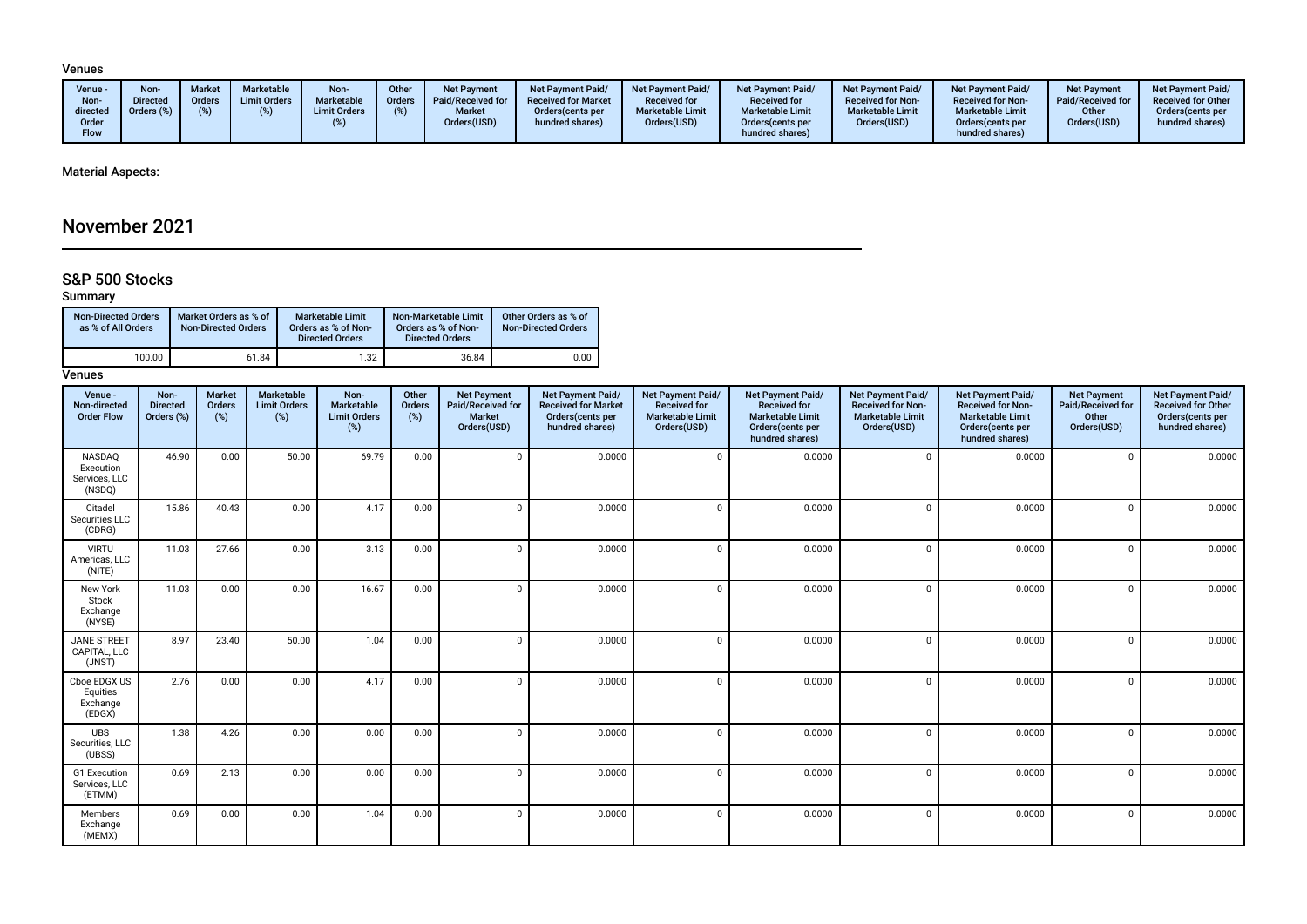| Venue -<br>Non-directed<br><b>Order Flow</b> | Non-<br><b>Directed</b><br>Orders (%) | <b>Market</b><br><b>Orders</b><br>(%) | Marketable<br><b>Limit Orders</b><br>(% ) | Non-<br>Marketable<br><b>Limit Orders</b> | Other<br><b>Orders</b><br>(%) | <b>Net Payment</b><br>Paid/Received for<br><b>Market</b><br>Orders(USD) | <b>Net Payment Paid/</b><br><b>Received for Market</b><br>Orders cents per<br>hundred shares) | <b>Net Payment Paid/</b><br><b>Received for</b><br><b>Marketable Limit</b><br>Orders(USD) | <b>Net Payment Paid/</b><br><b>Received for</b><br><b>Marketable Limit</b><br>Orders(cents per<br>hundred shares) | <b>Net Payment Paid/</b><br><b>Received for Non-</b><br><b>Marketable Limit</b><br>Orders(USD) | <b>Net Payment Paid/</b><br><b>Received for Non-</b><br><b>Marketable Limit</b><br>Orders (cents per<br>hundred shares) | <b>Net Payment</b><br>Paid/Received for<br>Other<br>Orders(USD) | <b>Net Payment Paid/</b><br><b>Received for Other</b><br>Orders (cents per<br>hundred shares) |
|----------------------------------------------|---------------------------------------|---------------------------------------|-------------------------------------------|-------------------------------------------|-------------------------------|-------------------------------------------------------------------------|-----------------------------------------------------------------------------------------------|-------------------------------------------------------------------------------------------|-------------------------------------------------------------------------------------------------------------------|------------------------------------------------------------------------------------------------|-------------------------------------------------------------------------------------------------------------------------|-----------------------------------------------------------------|-----------------------------------------------------------------------------------------------|
| Two Sigma<br>Securities. LLC<br>(SOHO)       | 0.69                                  | 2.13                                  | 0.00                                      | 0.00                                      | 0.00                          |                                                                         | 0.0000                                                                                        |                                                                                           | 0.0000                                                                                                            |                                                                                                | 0.0000                                                                                                                  |                                                                 | 0.0000                                                                                        |

NASDAQ Execution Services, LLC (NSDQ):

[Insert discussion of the material aspects of the relationship with this venue pursuant to rule 606(a)(1)(iv).]

Citadel Securities LLC (CDRG): [Insert discussion of the material aspects of the relationship with this venue pursuant to rule 606(a)(1)(iv).]

VIRTU Americas, LLC (NITE): [Insert discussion of the material aspects of the relationship with this venue pursuant to rule 606(a)(1)(iv).]

New York Stock Exchange (NYSE): [Insert discussion of the material aspects of the relationship with this venue pursuant to rule 606(a)(1)(iv).]

JANE STREET CAPITAL, LLC (JNST): [Insert discussion of the material aspects of the relationship with this venue pursuant to rule 606(a)(1)(iv).]

Cboe EDGX US Equities Exchange (EDGX): [Insert discussion of the material aspects of the relationship with this venue pursuant to rule 606(a)(1)(iv).]

UBS Securities, LLC (UBSS): [Insert discussion of the material aspects of the relationship with this venue pursuant to rule 606(a)(1)(iv).]

G1 Execution Services, LLC (ETMM): [Insert discussion of the material aspects of the relationship with this venue pursuant to rule 606(a)(1)(iv).]

Members Exchange (MEMX): [Insert discussion of the material aspects of the relationship with this venue pursuant to rule 606(a)(1)(iv).]

Two Sigma Securities, LLC (SOHO): [Insert discussion of the material aspects of the relationship with this venue pursuant to rule 606(a)(1)(iv).]

November 2021

# Non-S&P 500 Stocks

Summary

| <b>Non-Directed Orders</b><br>as % of All Orders | Market Orders as % of<br><b>Non-Directed Orders</b> | Marketable Limit<br>Orders as % of Non-<br><b>Directed Orders</b> | Non-Marketable Limit<br>Orders as % of Non-<br><b>Directed Orders</b> | Other Orders as % of<br><b>Non-Directed Orders</b> |
|--------------------------------------------------|-----------------------------------------------------|-------------------------------------------------------------------|-----------------------------------------------------------------------|----------------------------------------------------|
| 100.00                                           | 75.61                                               | 4.88                                                              | 19.51                                                                 | 0.00                                               |

| Venue -<br>Non-directed<br><b>Order Flow</b> | Non-<br><b>Directed</b><br>Orders (%) | <b>Market</b><br><b>Orders</b><br>$(\%)$ | Marketable<br><b>Limit Orders</b><br>(%) | Non-<br>Marketable<br><b>Limit Orders</b> | Other<br><b>Orders</b><br>(%) | <b>Net Payment</b><br>Paid/Received for<br><b>Market</b><br>Orders(USD) | <b>Net Payment Paid/</b><br><b>Received for Market</b><br>Orders cents per<br>hundred shares) | <b>Net Payment Paid/</b><br><b>Received for</b><br><b>Marketable Limit</b><br>Orders(USD) | <b>Net Payment Paid/</b><br><b>Received for</b><br><b>Marketable Limit</b><br>Orders (cents per<br>hundred shares) | <b>Net Payment Paid/</b><br><b>Received for Non-</b><br><b>Marketable Limit</b><br>Orders(USD) | <b>Net Payment Paid/</b><br><b>Received for Non-</b><br><b>Marketable Limit</b><br>Orders (cents per<br>hundred shares) | <b>Net Payment</b><br>Paid/Received for<br>Other<br>Orders(USD) | <b>Net Payment Paid/</b><br><b>Received for Other</b><br>Orders (cents per<br>hundred shares) |
|----------------------------------------------|---------------------------------------|------------------------------------------|------------------------------------------|-------------------------------------------|-------------------------------|-------------------------------------------------------------------------|-----------------------------------------------------------------------------------------------|-------------------------------------------------------------------------------------------|--------------------------------------------------------------------------------------------------------------------|------------------------------------------------------------------------------------------------|-------------------------------------------------------------------------------------------------------------------------|-----------------------------------------------------------------|-----------------------------------------------------------------------------------------------|
| Citadel<br>Securities LLC<br>(CDRG)          | 32.42                                 | 52.90                                    | 60.00                                    | 11.11                                     | 0.00                          |                                                                         | 0.0000                                                                                        |                                                                                           | 0.0000                                                                                                             |                                                                                                | 0.0000                                                                                                                  |                                                                 | 0.0000                                                                                        |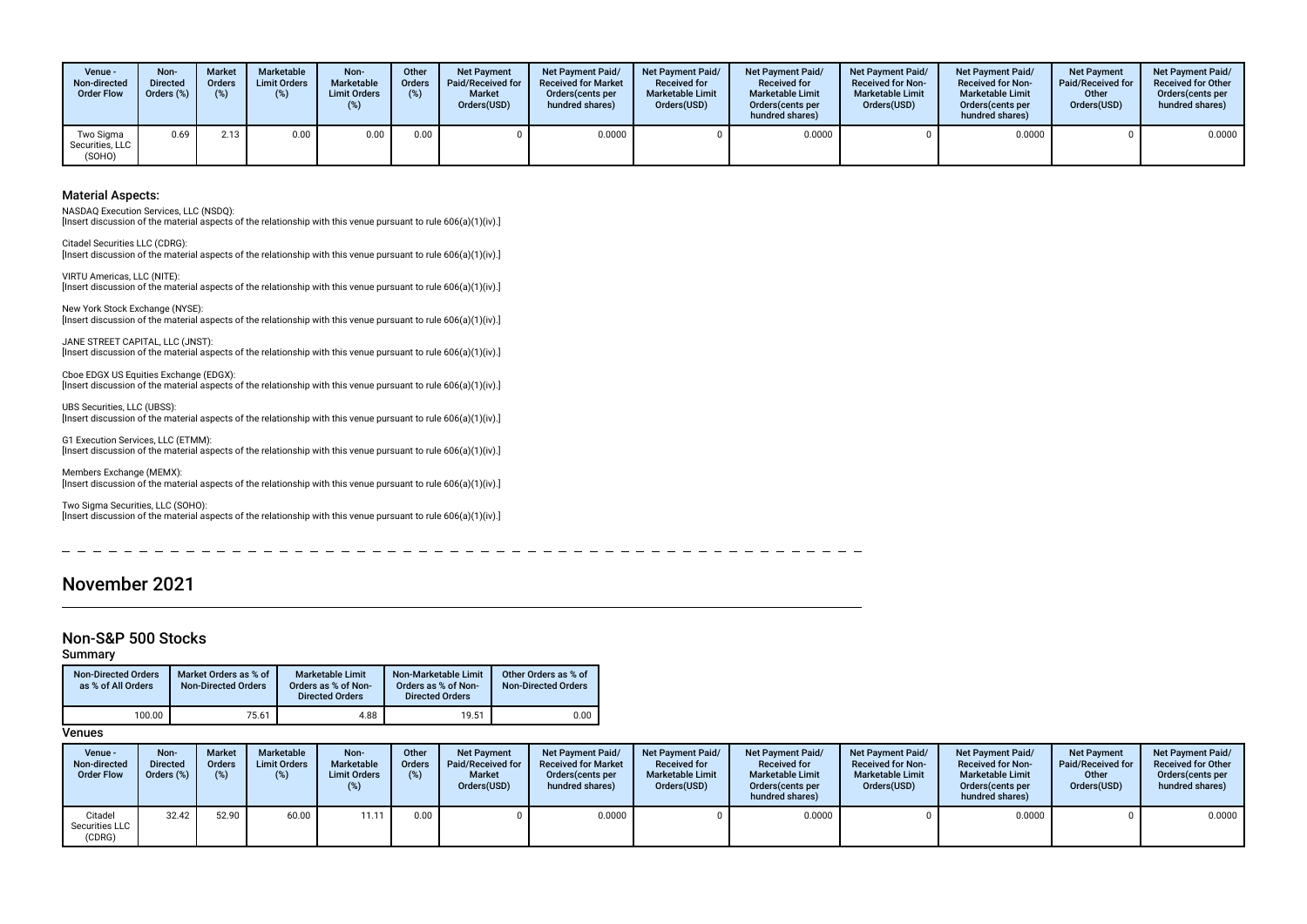| Venue -<br>Non-directed<br><b>Order Flow</b>          | Non-<br><b>Directed</b><br>Orders (%) | <b>Market</b><br>Orders<br>(%) | Marketable<br><b>Limit Orders</b><br>(%) | Non-<br>Marketable<br><b>Limit Orders</b><br>(%) | Other<br>Orders<br>(%) | <b>Net Payment</b><br>Paid/Received for<br>Market<br>Orders(USD) | Net Payment Paid/<br><b>Received for Market</b><br>Orders(cents per<br>hundred shares) | Net Payment Paid/<br>Received for<br><b>Marketable Limit</b><br>Orders(USD) | Net Payment Paid/<br>Received for<br><b>Marketable Limit</b><br>Orders (cents per<br>hundred shares) | Net Payment Paid/<br>Received for Non-<br><b>Marketable Limit</b><br>Orders(USD) | Net Payment Paid/<br>Received for Non-<br><b>Marketable Limit</b><br>Orders(cents per<br>hundred shares) | <b>Net Payment</b><br>Paid/Received for<br>Other<br>Orders(USD) | Net Payment Paid/<br><b>Received for Other</b><br>Orders(cents per<br>hundred shares) |
|-------------------------------------------------------|---------------------------------------|--------------------------------|------------------------------------------|--------------------------------------------------|------------------------|------------------------------------------------------------------|----------------------------------------------------------------------------------------|-----------------------------------------------------------------------------|------------------------------------------------------------------------------------------------------|----------------------------------------------------------------------------------|----------------------------------------------------------------------------------------------------------|-----------------------------------------------------------------|---------------------------------------------------------------------------------------|
| New York<br>Stock<br>Exchange<br>(NYSE)               | 15.60                                 | 0.00                           | 0.00                                     | 31.48                                            | 0.00                   | $\Omega$                                                         | 0.0000                                                                                 | $\Omega$                                                                    | 0.0000                                                                                               | $\Omega$                                                                         | 0.0000                                                                                                   | $\Omega$                                                        | 0.0000                                                                                |
| <b>NYSE</b> Arca<br>(ARCA)                            | 12.23                                 | 0.00                           | 0.00                                     | 24.69                                            | 0.00                   | $\Omega$                                                         | 0.0000                                                                                 | $\Omega$                                                                    | 0.0000                                                                                               | $\Omega$                                                                         | 0.0000                                                                                                   | $\Omega$                                                        | 0.0000                                                                                |
| <b>VIRTU</b><br>Americas, LLC<br>(NITE)               | 11.31                                 | 22.58                          | 10.00                                    | 0.62                                             | 0.00                   | $\Omega$                                                         | 0.0000                                                                                 | $\Omega$                                                                    | 0.0000                                                                                               | $\Omega$                                                                         | 0.0000                                                                                                   | $\Omega$                                                        | 0.0000                                                                                |
| <b>JANE STREET</b><br>CAPITAL, LLC<br>(JNST)          | 10.40                                 | 20.00                          | 20.00                                    | 0.62                                             | 0.00                   | $\Omega$                                                         | 0.0000                                                                                 | $\Omega$                                                                    | 0.0000                                                                                               |                                                                                  | 0.0000                                                                                                   | $\Omega$                                                        | 0.0000                                                                                |
| <b>NASDAQ</b><br>Execution<br>Services, LLC<br>(NSDQ) | 9.79                                  | 0.00                           | 10.00                                    | 19.14                                            | 0.00                   | $\Omega$                                                         | 0.0000                                                                                 |                                                                             | 0.0000                                                                                               | $\Omega$                                                                         | 0.0000                                                                                                   | $\Omega$                                                        | 0.0000                                                                                |
| Cboe EDGX US<br>Equities<br>Exchange<br>(EDGX)        | 6.12                                  | 0.00                           | 0.00                                     | 12.35                                            | 0.00                   | $\Omega$                                                         | 0.0000                                                                                 | $\Omega$                                                                    | 0.0000                                                                                               | $\Omega$                                                                         | 0.0000                                                                                                   | $\Omega$                                                        | 0.0000                                                                                |
| G1 Execution<br>Services, LLC<br>(ETMM)               | 1.22                                  | 2.58                           | 0.00                                     | 0.00                                             | 0.00                   | $\Omega$                                                         | 0.0000                                                                                 |                                                                             | 0.0000                                                                                               | $\Omega$                                                                         | 0.0000                                                                                                   | $\Omega$                                                        | 0.0000                                                                                |
| <b>UBS</b><br>Securities, LLC<br>(UBSS)               | 0.61                                  | 1.29                           | 0.00                                     | 0.00                                             | 0.00                   | $\Omega$                                                         | 0.0000                                                                                 | $\Omega$                                                                    | 0.0000                                                                                               | $\Omega$                                                                         | 0.0000                                                                                                   | $\Omega$                                                        | 0.0000                                                                                |
| Two Sigma<br>Securities, LLC<br>(SOHO)                | 0.31                                  | 0.65                           | 0.00                                     | 0.00                                             | 0.00                   | $\Omega$                                                         | 0.0000                                                                                 | $\Omega$                                                                    | 0.0000                                                                                               | $\Omega$                                                                         | 0.0000                                                                                                   | $\Omega$                                                        | 0.0000                                                                                |

Citadel Securities LLC (CDRG):

Insert discussion of the material aspects of the relationship with this venue pursuant to rule 606(a)(1)(iv).]

New York Stock Exchange (NYSE): [Insert discussion of the material aspects of the relationship with this venue pursuant to rule 606(a)(1)(iv).]

NYSE Arca (ARCA): [Insert discussion of the material aspects of the relationship with this venue pursuant to rule 606(a)(1)(iv).]

VIRTU Americas, LLC (NITE): Insert discussion of the material aspects of the relationship with this venue pursuant to rule 606(a)(1)(iv).]

JANE STREET CAPITAL, LLC (JNST): [Insert discussion of the material aspects of the relationship with this venue pursuant to rule 606(a)(1)(iv).]

NASDAQ Execution Services, LLC (NSDQ): [Insert discussion of the material aspects of the relationship with this venue pursuant to rule 606(a)(1)(iv).]

Cboe EDGX US Equities Exchange (EDGX): [Insert discussion of the material aspects of the relationship with this venue pursuant to rule 606(a)(1)(iv).]

G1 Execution Services, LLC (ETMM): [Insert discussion of the material aspects of the relationship with this venue pursuant to rule 606(a)(1)(iv).]

UBS Securities, LLC (UBSS): [Insert discussion of the material aspects of the relationship with this venue pursuant to rule 606(a)(1)(iv).]

Two Sigma Securities, LLC (SOHO):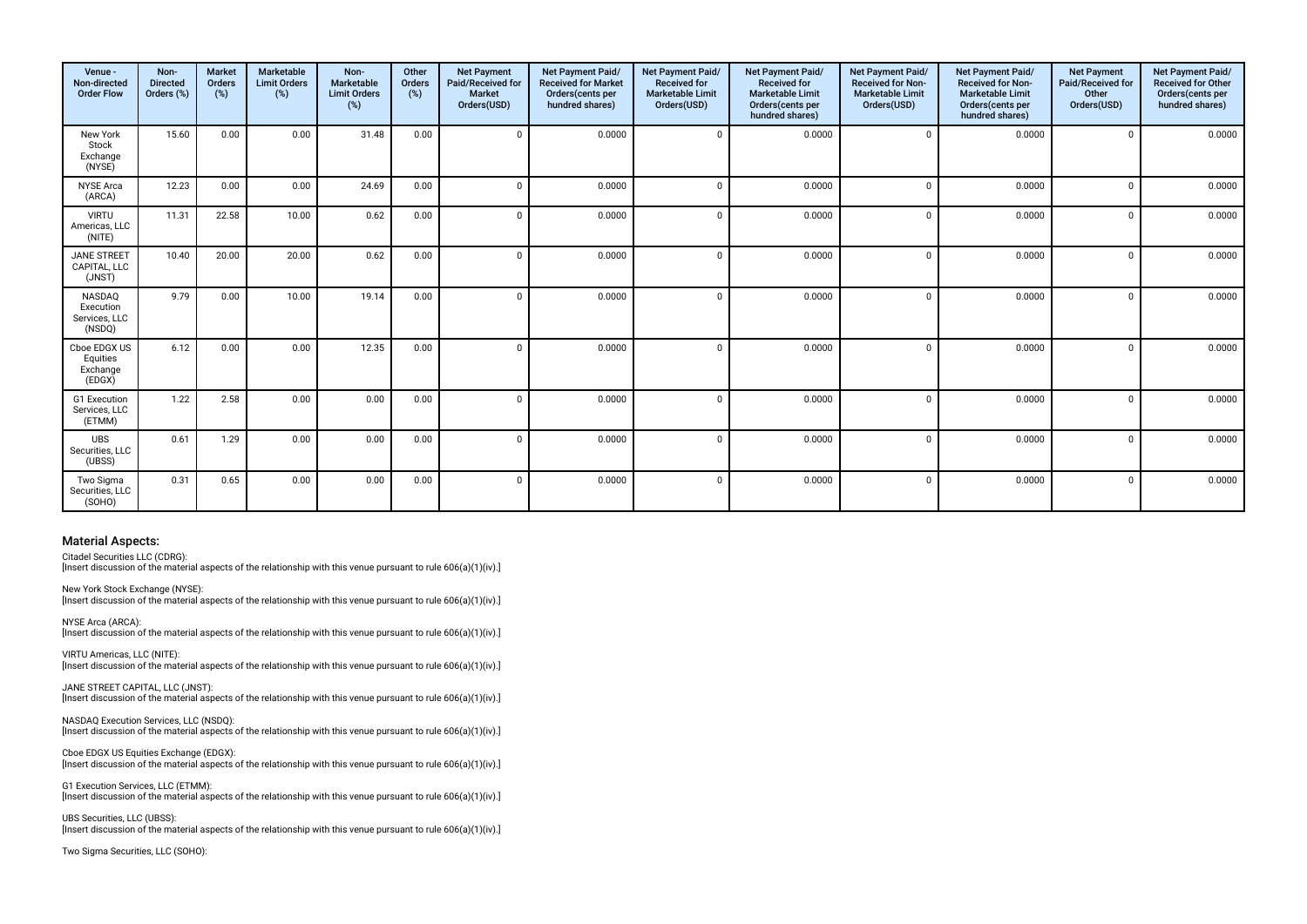**Contract Contract**  $\frac{1}{2}$  $\overline{a}$  $\sim$  $\sim$  $\sim$  $\sim$  100  $\pm$  $\sim$  100  $\mu$  $\overline{\phantom{a}}$  $\sim$  $\sim$  $\overline{\phantom{a}}$  $\sim$  $\sim$  $\overline{a}$  $\sim$  $\sim$  $\frac{1}{2}$  =  $\frac{1}{2}$  =  $\frac{1}{2}$  =  $\frac{1}{2}$ 

# November 2021

### Options

Summary

| <b>Non-Directed Orders</b><br>as % of All Orders | Market Orders as % of<br><b>Non-Directed Orders</b> | <b>Marketable Limit</b><br>Orders as % of Non-<br><b>Directed Orders</b> | Non-Marketable Limit<br>Orders as % of Non-<br><b>Directed Orders</b> | Other Orders as % of<br><b>Non-Directed Orders</b> |
|--------------------------------------------------|-----------------------------------------------------|--------------------------------------------------------------------------|-----------------------------------------------------------------------|----------------------------------------------------|
| 0.00                                             | 0.00                                                | 0.00                                                                     | 0.00                                                                  | 0.00                                               |

**Venues** 

| Venue -<br>Non-<br>directed<br>Order<br>Flow | Non<br><b>Market</b><br>Directed<br><b>Orders</b><br>Orders (%) | Marketable<br><b>Limit Orders</b> | Non-<br>Marketable<br><b>Limit Orders</b> | Other<br>Orders | <b>Net Payment</b><br>Paid/Received for<br><b>Market</b><br>Orders(USD) | <b>Net Payment Paid/</b><br><b>Received for Market</b><br>Orders (cents per<br>hundred shares) | <b>Net Payment Paid/</b><br><b>Received for</b><br><b>Marketable Limit</b><br>Orders(USD) | <b>Net Payment Paid/</b><br><b>Received for</b><br><b>Marketable Limit</b><br>Orders (cents per<br>hundred shares) | <b>Net Payment Paid/</b><br><b>Received for Non-</b><br><b>Marketable Limit</b><br>Orders(USD) | <b>Net Payment Paid/</b><br><b>Received for Non-</b><br><b>Marketable Limit</b><br>Orders (cents per<br>hundred shares) | <b>Net Payment</b><br>Paid/Received for<br>Other<br>Orders(USD) | <b>Net Payment Paid/</b><br><b>Received for Other</b><br>Orders cents per<br>hundred shares) |
|----------------------------------------------|-----------------------------------------------------------------|-----------------------------------|-------------------------------------------|-----------------|-------------------------------------------------------------------------|------------------------------------------------------------------------------------------------|-------------------------------------------------------------------------------------------|--------------------------------------------------------------------------------------------------------------------|------------------------------------------------------------------------------------------------|-------------------------------------------------------------------------------------------------------------------------|-----------------------------------------------------------------|----------------------------------------------------------------------------------------------|
|----------------------------------------------|-----------------------------------------------------------------|-----------------------------------|-------------------------------------------|-----------------|-------------------------------------------------------------------------|------------------------------------------------------------------------------------------------|-------------------------------------------------------------------------------------------|--------------------------------------------------------------------------------------------------------------------|------------------------------------------------------------------------------------------------|-------------------------------------------------------------------------------------------------------------------------|-----------------------------------------------------------------|----------------------------------------------------------------------------------------------|

## Material Aspects:

# December 2021

# S&P 500 Stocks

Summary

| <b>Non-Directed Orders</b><br>as % of All Orders | Market Orders as % of<br><b>Non-Directed Orders</b> | Marketable Limit<br>Orders as % of Non-<br><b>Directed Orders</b> | Non-Marketable Limit<br>Orders as % of Non-<br><b>Directed Orders</b> | Other Orders as % of<br><b>Non-Directed Orders</b> |
|--------------------------------------------------|-----------------------------------------------------|-------------------------------------------------------------------|-----------------------------------------------------------------------|----------------------------------------------------|
| 100.00                                           | 66.67                                               | 5.80                                                              | 27.54                                                                 | 0.00                                               |

| Venue -<br>Non-directed<br><b>Order Flow</b>   | Non-<br><b>Directed</b><br>Orders (%) | <b>Market</b><br><b>Orders</b><br>$(\%)$ | Marketable<br><b>Limit Orders</b><br>$(\%)$ | Non-<br>Marketable<br><b>Limit Orders</b><br>(%) | Other<br><b>Orders</b><br>(%) | <b>Net Payment</b><br>Paid/Received for<br><b>Market</b><br>Orders(USD) | Net Payment Paid/<br><b>Received for Market</b><br>Orders (cents per<br>hundred shares) | Net Payment Paid/<br><b>Received for</b><br><b>Marketable Limit</b><br>Orders(USD) | Net Payment Paid/<br><b>Received for</b><br><b>Marketable Limit</b><br>Orders(cents per<br>hundred shares) | <b>Net Payment Paid/</b><br><b>Received for Non-</b><br><b>Marketable Limit</b><br>Orders(USD) | <b>Net Payment Paid/</b><br><b>Received for Non-</b><br><b>Marketable Limit</b><br>Orders (cents per<br>hundred shares) | <b>Net Payment</b><br>Paid/Received for<br>Other<br>Orders(USD) | Net Payment Paid/<br><b>Received for Other</b><br>Orders(cents per<br>hundred shares) |
|------------------------------------------------|---------------------------------------|------------------------------------------|---------------------------------------------|--------------------------------------------------|-------------------------------|-------------------------------------------------------------------------|-----------------------------------------------------------------------------------------|------------------------------------------------------------------------------------|------------------------------------------------------------------------------------------------------------|------------------------------------------------------------------------------------------------|-------------------------------------------------------------------------------------------------------------------------|-----------------------------------------------------------------|---------------------------------------------------------------------------------------|
| NASDAQ<br>Execution<br>Services, LLC<br>(NSDQ) | 44.30                                 | 0.00                                     | 20.00                                       | 66.33                                            | 0.00                          | $\Omega$                                                                | 0.0000                                                                                  |                                                                                    | 0.0000                                                                                                     |                                                                                                | 0.0000                                                                                                                  |                                                                 | 0.0000                                                                                |
| <b>VIRTU</b><br>Americas, LLC<br>(NITE)        | 15.44                                 | 43.48                                    | 20.00                                       | 2.04                                             | 0.00                          | 0                                                                       | 0.0000                                                                                  |                                                                                    | 0.0000                                                                                                     |                                                                                                | 0.0000                                                                                                                  |                                                                 | 0.0000                                                                                |
| Citadel<br>Securities LLC<br>(CDRG)            | 14.77                                 | 34.78                                    | 20.00                                       | 5.10                                             | 0.00                          | $\Omega$                                                                | 0.0000                                                                                  |                                                                                    | 0.0000                                                                                                     |                                                                                                | 0.0000                                                                                                                  |                                                                 | 0.0000                                                                                |
| New York<br>Stock<br>Exchange<br>(NYSE)        | 13.42                                 | 0.00                                     | 0.00                                        | 20.41                                            | 0.00                          | 0                                                                       | 0.0000                                                                                  |                                                                                    | 0.0000                                                                                                     |                                                                                                | 0.0000                                                                                                                  |                                                                 | 0.0000                                                                                |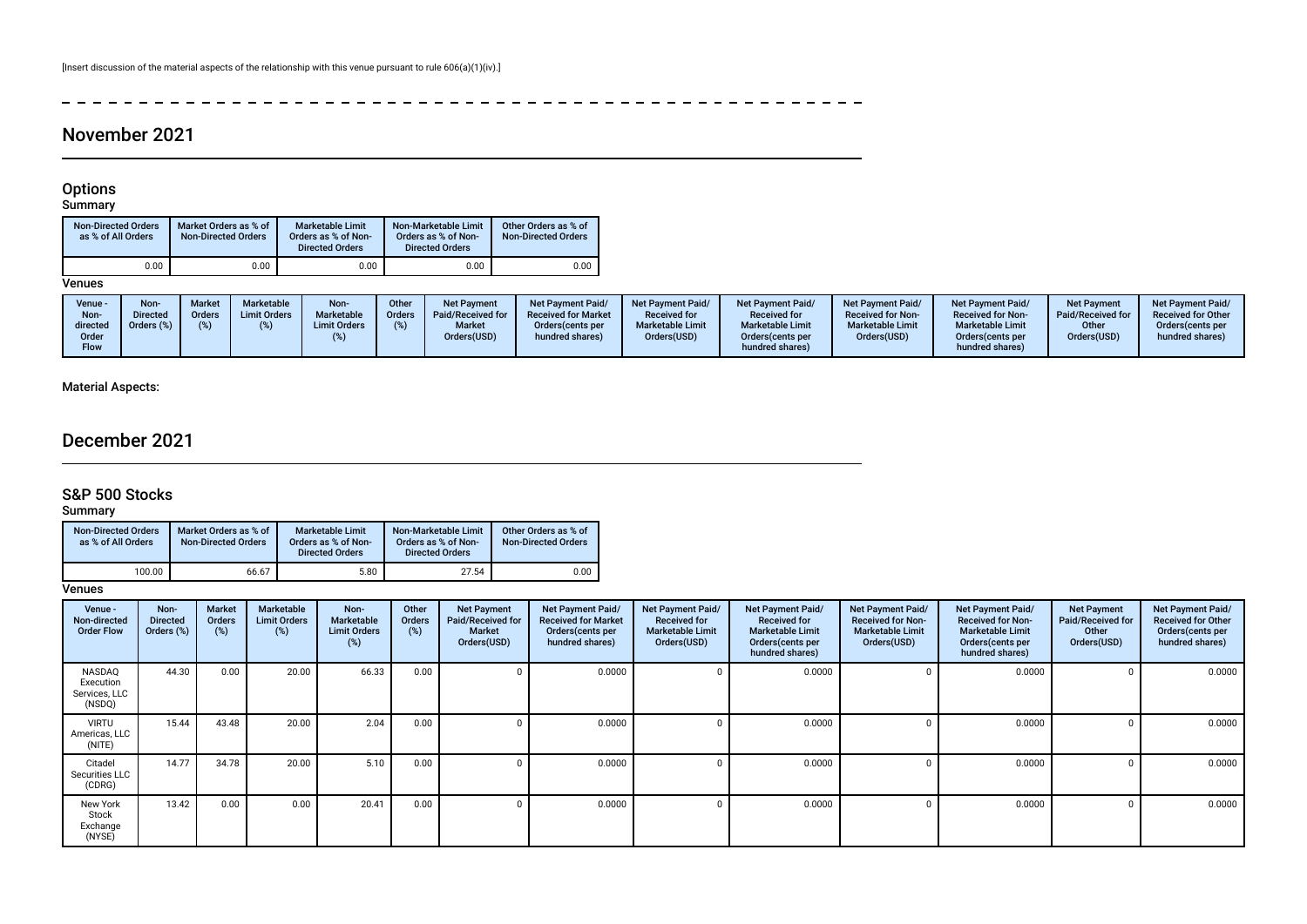| Venue -<br>Non-directed<br><b>Order Flow</b>   | Non-<br><b>Directed</b><br>Orders (%) | <b>Market</b><br><b>Orders</b><br>(%) | Marketable<br><b>Limit Orders</b><br>$(\%)$ | Non-<br>Marketable<br><b>Limit Orders</b><br>(%) | Other<br><b>Orders</b><br>(%) | <b>Net Payment</b><br>Paid/Received for<br><b>Market</b><br>Orders(USD) | Net Payment Paid/<br><b>Received for Market</b><br>Orders (cents per<br>hundred shares) | Net Payment Paid/<br><b>Received for</b><br><b>Marketable Limit</b><br>Orders(USD) | Net Payment Paid/<br><b>Received for</b><br><b>Marketable Limit</b><br>Orders(cents per<br>hundred shares) | Net Payment Paid/<br><b>Received for Non-</b><br><b>Marketable Limit</b><br>Orders(USD) | Net Payment Paid/<br><b>Received for Non-</b><br><b>Marketable Limit</b><br>Orders (cents per<br>hundred shares) | <b>Net Payment</b><br>Paid/Received for<br>Other<br>Orders(USD) | Net Payment Paid/<br><b>Received for Other</b><br>Orders(cents per<br>hundred shares) |
|------------------------------------------------|---------------------------------------|---------------------------------------|---------------------------------------------|--------------------------------------------------|-------------------------------|-------------------------------------------------------------------------|-----------------------------------------------------------------------------------------|------------------------------------------------------------------------------------|------------------------------------------------------------------------------------------------------------|-----------------------------------------------------------------------------------------|------------------------------------------------------------------------------------------------------------------|-----------------------------------------------------------------|---------------------------------------------------------------------------------------|
| <b>JANE STREET</b><br>CAPITAL, LLC<br>(JNST)   | 8.05                                  | 19.57                                 | 20.00                                       | 2.04                                             | 0.00                          |                                                                         | 0.0000                                                                                  |                                                                                    | 0.0000                                                                                                     |                                                                                         | 0.0000                                                                                                           |                                                                 | 0.0000                                                                                |
| Cboe EDGX US<br>Equities<br>Exchange<br>(EDGX) | 2.68                                  | 0.00                                  | 0.00                                        | 4.08                                             | 0.00                          |                                                                         | 0.0000                                                                                  |                                                                                    | 0.0000                                                                                                     |                                                                                         | 0.0000                                                                                                           |                                                                 | 0.0000                                                                                |
| G1 Execution<br>Services, LLC<br>(ETMM)        | 0.67                                  | 2.17                                  | 0.00                                        | 0.00                                             | 0.00                          |                                                                         | 0.0000                                                                                  |                                                                                    | 0.0000                                                                                                     |                                                                                         | 0.0000                                                                                                           |                                                                 | 0.0000                                                                                |
| Two Sigma<br>Securities, LLC<br>(SOHO)         | 0.67                                  | 0.00                                  | 20.00                                       | 0.00                                             | 0.00                          |                                                                         | 0.0000                                                                                  |                                                                                    | 0.0000                                                                                                     |                                                                                         | 0.0000                                                                                                           |                                                                 | 0.0000                                                                                |

NASDAQ Execution Services, LLC (NSDQ):

[Insert discussion of the material aspects of the relationship with this venue pursuant to rule 606(a)(1)(iv).]

VIRTU Americas, LLC (NITE): [Insert discussion of the material aspects of the relationship with this venue pursuant to rule 606(a)(1)(iv).]

Citadel Securities LLC (CDRG): [Insert discussion of the material aspects of the relationship with this venue pursuant to rule 606(a)(1)(iv).]

New York Stock Exchange (NYSE): [Insert discussion of the material aspects of the relationship with this venue pursuant to rule 606(a)(1)(iv).]

JANE STREET CAPITAL, LLC (JNST): [Insert discussion of the material aspects of the relationship with this venue pursuant to rule 606(a)(1)(iv).]

Cboe EDGX US Equities Exchange (EDGX): [Insert discussion of the material aspects of the relationship with this venue pursuant to rule 606(a)(1)(iv).]

G1 Execution Services, LLC (ETMM): [Insert discussion of the material aspects of the relationship with this venue pursuant to rule 606(a)(1)(iv).]

Two Sigma Securities, LLC (SOHO): [Insert discussion of the material aspects of the relationship with this venue pursuant to rule 606(a)(1)(iv).]

# December 2021

### Non-S&P 500 Stocks

Summary

| <b>Non-Directed Orders</b><br>as % of All Orders | Market Orders as % of<br><b>Non-Directed Orders</b> | <b>Marketable Limit</b><br>Orders as % of Non-<br><b>Directed Orders</b> | Non-Marketable Limit<br>Orders as % of Non-<br><b>Directed Orders</b> | Other Orders as % of<br>Non-Directed Orders |
|--------------------------------------------------|-----------------------------------------------------|--------------------------------------------------------------------------|-----------------------------------------------------------------------|---------------------------------------------|
| 100.00                                           | 83.74                                               | 3.45                                                                     | 12.32                                                                 | 0.49                                        |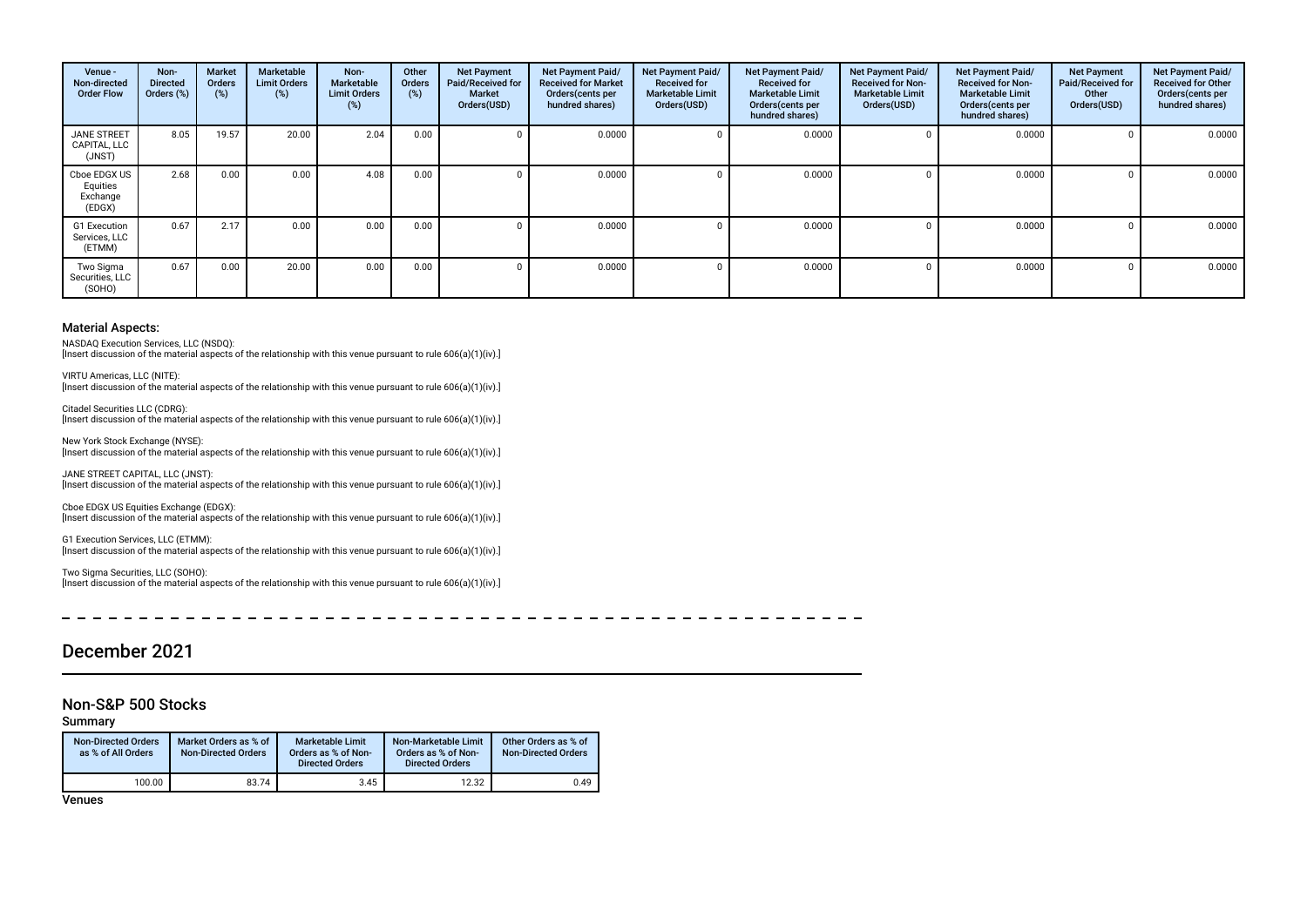| Venue -<br>Non-directed<br><b>Order Flow</b>   | Non-<br><b>Directed</b><br>Orders (%) | <b>Market</b><br><b>Orders</b><br>(%) | Marketable<br><b>Limit Orders</b><br>$(\%)$ | Non-<br>Marketable<br><b>Limit Orders</b><br>(%) | Other<br>Orders<br>(%) | <b>Net Payment</b><br>Paid/Received for<br><b>Market</b><br>Orders(USD) | Net Payment Paid/<br><b>Received for Market</b><br>Orders(cents per<br>hundred shares) | Net Payment Paid/<br><b>Received for</b><br><b>Marketable Limit</b><br>Orders(USD) | Net Payment Paid/<br><b>Received for</b><br><b>Marketable Limit</b><br>Orders(cents per<br>hundred shares) | Net Payment Paid/<br>Received for Non-<br><b>Marketable Limit</b><br>Orders(USD) | Net Payment Paid/<br><b>Received for Non-</b><br><b>Marketable Limit</b><br>Orders(cents per<br>hundred shares) | <b>Net Payment</b><br>Paid/Received for<br>Other<br>Orders(USD) | Net Payment Paid/<br>Received for Other<br>Orders(cents per<br>hundred shares) |
|------------------------------------------------|---------------------------------------|---------------------------------------|---------------------------------------------|--------------------------------------------------|------------------------|-------------------------------------------------------------------------|----------------------------------------------------------------------------------------|------------------------------------------------------------------------------------|------------------------------------------------------------------------------------------------------------|----------------------------------------------------------------------------------|-----------------------------------------------------------------------------------------------------------------|-----------------------------------------------------------------|--------------------------------------------------------------------------------|
| Citadel<br>Securities LLC<br>(CDRG)            | 29.87                                 | 42.35                                 | 50.00                                       | 10.26                                            | 33.33                  | $\mathbf 0$                                                             | 0.0000                                                                                 | $\Omega$                                                                           | 0.0000                                                                                                     | $\mathbf 0$                                                                      | 0.0000                                                                                                          | $\mathbf 0$                                                     | 0.0000                                                                         |
| New York<br>Stock<br>Exchange<br>(NYSE)        | 17.79                                 | 0.00                                  | 0.00                                        | 45.30                                            | 0.00                   | $\Omega$                                                                | 0.0000                                                                                 | $\Omega$                                                                           | 0.0000                                                                                                     | $\mathbf 0$                                                                      | 0.0000                                                                                                          | $\mathbf 0$                                                     | 0.0000                                                                         |
| <b>VIRTU</b><br>Americas, LLC<br>(NITE)        | 16.44                                 | 25.88                                 | 25.00                                       | 2.56                                             | 0.00                   | $\Omega$                                                                | 0.0000                                                                                 | $\Omega$                                                                           | 0.0000                                                                                                     | $\Omega$                                                                         | 0.0000                                                                                                          | $\Omega$                                                        | 0.0000                                                                         |
| NASDAQ<br>Execution<br>Services, LLC<br>(NSDQ) | 15.44                                 | 0.00                                  | 12.50                                       | 38.46                                            | 0.00                   | $\Omega$                                                                | 0.0000                                                                                 | $\Omega$                                                                           | 0.0000                                                                                                     | $\Omega$                                                                         | 0.0000                                                                                                          | $\Omega$                                                        | 0.0000                                                                         |
| <b>JANE STREET</b><br>CAPITAL, LLC<br>(JNST)   | 15.10                                 | 25.88                                 | 0.00                                        | 0.85                                             | 0.00                   | $\Omega$                                                                | 0.0000                                                                                 | $\Omega$                                                                           | 0.0000                                                                                                     | $\mathbf{0}$                                                                     | 0.0000                                                                                                          | $\mathbf{0}$                                                    | 0.0000                                                                         |
| G1 Execution<br>Services, LLC<br>(ETMM)        | 2.68                                  | 4.12                                  | 12.50                                       | 0.00                                             | 0.00                   | $\Omega$                                                                | 0.0000                                                                                 | $\Omega$                                                                           | 0.0000                                                                                                     | $\Omega$                                                                         | 0.0000                                                                                                          | $\Omega$                                                        | 0.0000                                                                         |
| Two Sigma<br>Securities, LLC<br>(SOHO)         | 1.34                                  | 1.76                                  | 0.00                                        | 0.85                                             | 0.00                   | $\Omega$                                                                | 0.0000                                                                                 | $\Omega$                                                                           | 0.0000                                                                                                     | $\mathbf 0$                                                                      | 0.0000                                                                                                          | $\mathbf 0$                                                     | 0.0000                                                                         |
| Instinet<br><b>BlockCross</b><br>(BLKX)        | 0.67                                  | 0.00                                  | 0.00                                        | 0.00                                             | 66.67                  | $\Omega$                                                                | 0.0000                                                                                 | $\Omega$                                                                           | 0.0000                                                                                                     | $\mathbf 0$                                                                      | 0.0000                                                                                                          | $\Omega$                                                        | 0.0000                                                                         |
| Cboe EDGX US<br>Equities<br>Exchange<br>(EDGX) | 0.67                                  | 0.00                                  | 0.00                                        | 1.71                                             | 0.00                   | $\Omega$                                                                | 0.0000                                                                                 | $\Omega$                                                                           | 0.0000                                                                                                     | $\Omega$                                                                         | 0.0000                                                                                                          | $\Omega$                                                        | 0.0000                                                                         |

Citadel Securities LLC (CDRG): Insert discussion of the material aspects of the relationship with this venue pursuant to rule 606(a)(1)(iv).]

New York Stock Exchange (NYSE): [Insert discussion of the material aspects of the relationship with this venue pursuant to rule 606(a)(1)(iv).]

VIRTU Americas, LLC (NITE): [Insert discussion of the material aspects of the relationship with this venue pursuant to rule 606(a)(1)(iv).]

NASDAQ Execution Services, LLC (NSDQ): [Insert discussion of the material aspects of the relationship with this venue pursuant to rule 606(a)(1)(iv).]

JANE STREET CAPITAL, LLC (JNST): [Insert discussion of the material aspects of the relationship with this venue pursuant to rule 606(a)(1)(iv).]

G1 Execution Services, LLC (ETMM): [Insert discussion of the material aspects of the relationship with this venue pursuant to rule 606(a)(1)(iv).]

Two Sigma Securities, LLC (SOHO): [Insert discussion of the material aspects of the relationship with this venue pursuant to rule 606(a)(1)(iv).]

Instinet BlockCross (BLKX): [Insert discussion of the material aspects of the relationship with this venue pursuant to rule 606(a)(1)(iv).]

Cboe EDGX US Equities Exchange (EDGX): [Insert discussion of the material aspects of the relationship with this venue pursuant to rule 606(a)(1)(iv).]